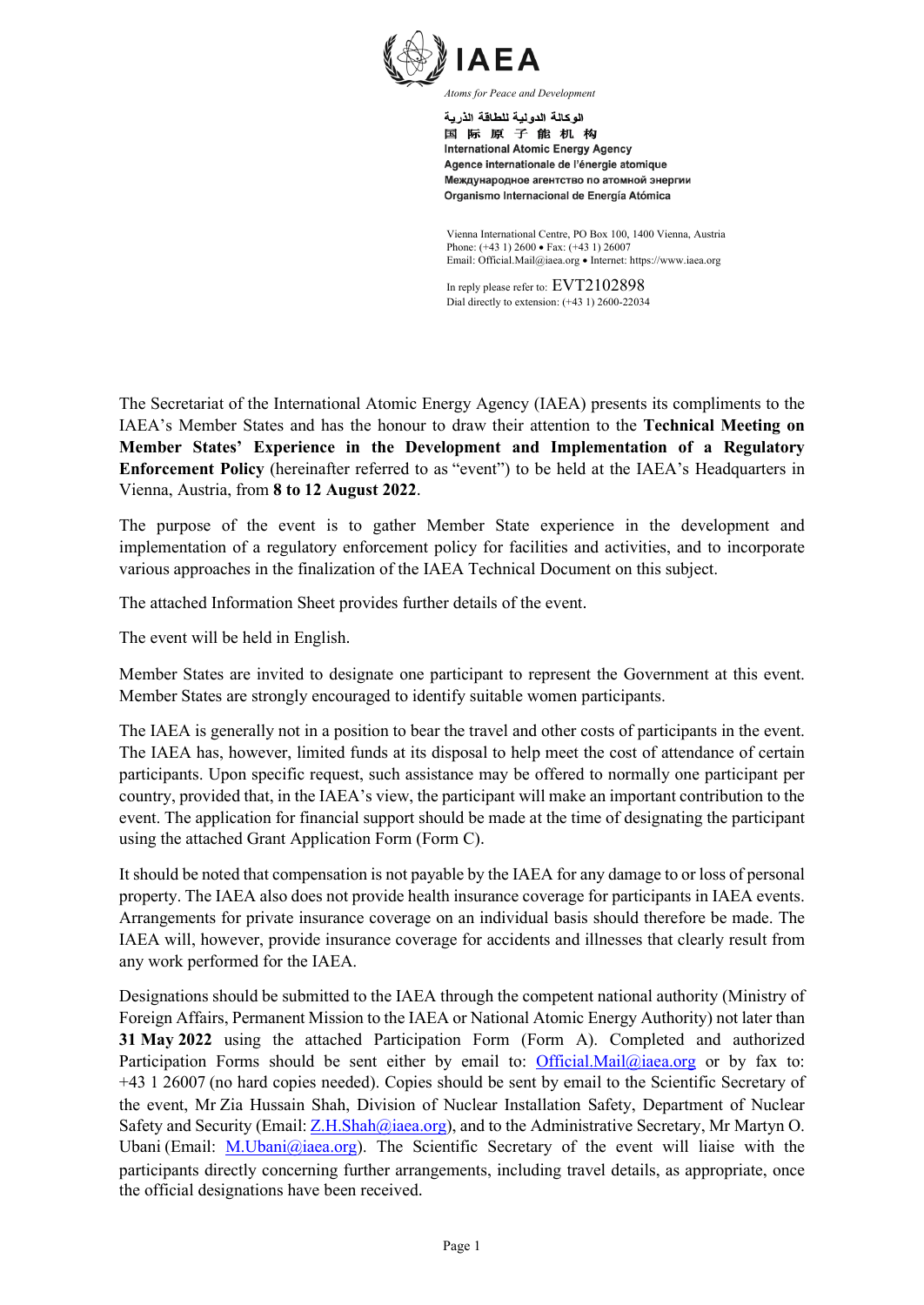Should Governments wish, in addition, to appoint one or more observers to assist and advise the designated participants, they are kindly requested to inform the IAEA of the names and contact details of any such observers by the above date. In accordance with the established rules, Governments are expected to bear the cost of attendance of any observers they may send to IAEA events. Compensation is not payable by the IAEA for any damage to or loss of observers' personal property or for illness, injury or death occurring while travelling to or in connection with their attendance at IAEA events.

The Secretariat of the International Atomic Energy Agency avails itself of this opportunity to renew to the IAEA's Member States the assurances of its highest consideration.



2022-04-29

Enclosures: Information Sheet Participation Form (Form A) Grant Application Form (Form C)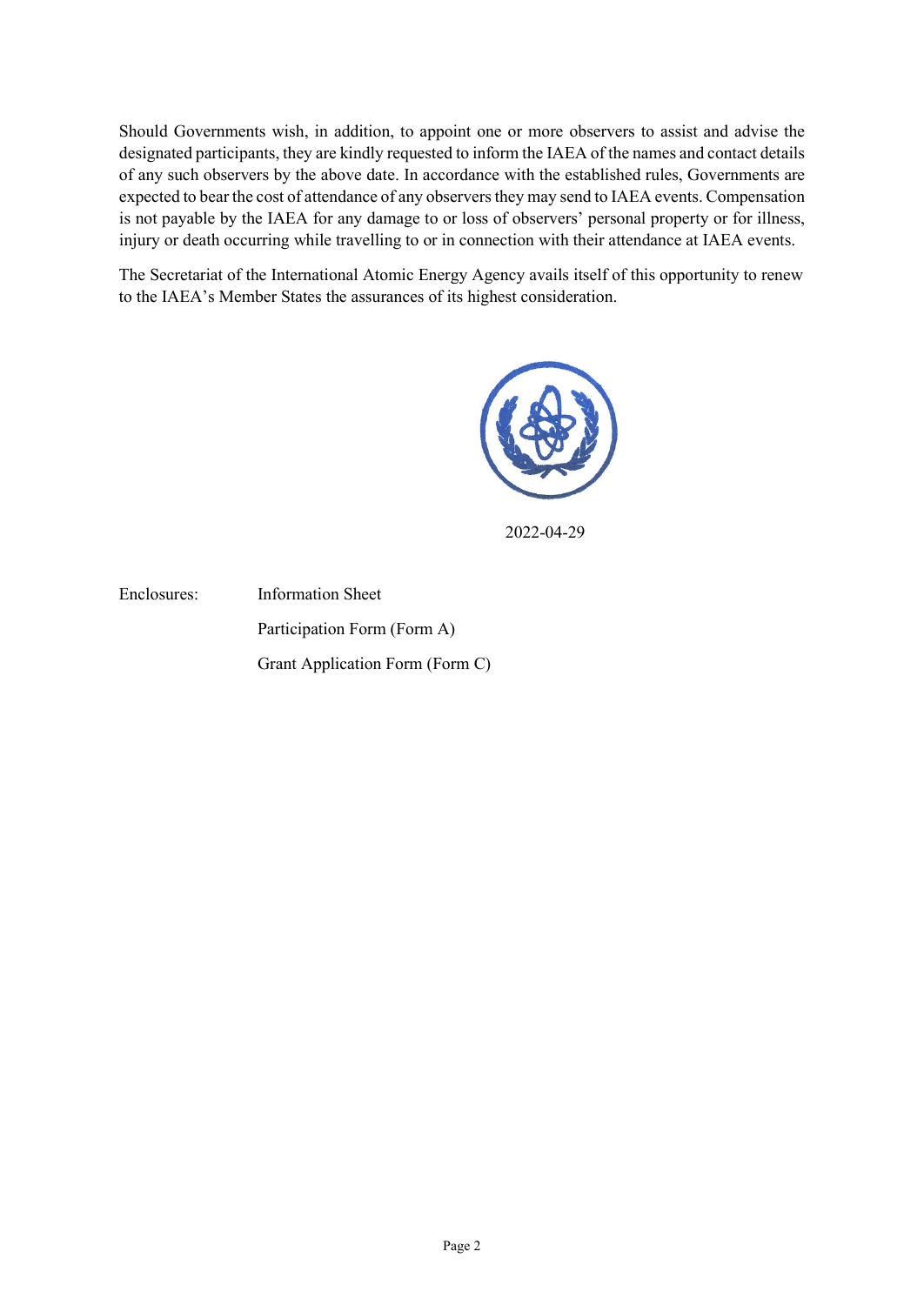

# **Technical Meeting on Member States' Experience in the Development and Implementation of a Regulatory Enforcement Policy**

**IAEA Headquarters, Vienna, Austria**

**8–12 August 2022**

**Ref. No: EVT2102898**

## **Information Sheet**

### **Introduction**

The IAEA Safety Standard GSR Part 1 (Rev. 1), Governmental, Legal and Regulatory Framework for Safety, requires that regulatory bodies to establish and implement enforcement policy within the legal framework, for responding to non-compliance by authorized parties with regulatory requirements and taking consequent corrective actions to ensure safety. The IAEA Safety Guide GSG-13, Functions and Processes of the Regulatory Body for Safety, provides guidance on the implementation of an enforcement programme by the regulatory body as defined in GSR Part 1 (Rev. 1), and in the framework of the associated processes illustrated by the IAEA Safety Guide GSG-12, Organization, Management and Staffing of the Regulatory Body for Safety for ensuring the regulatory control of facilities and activities.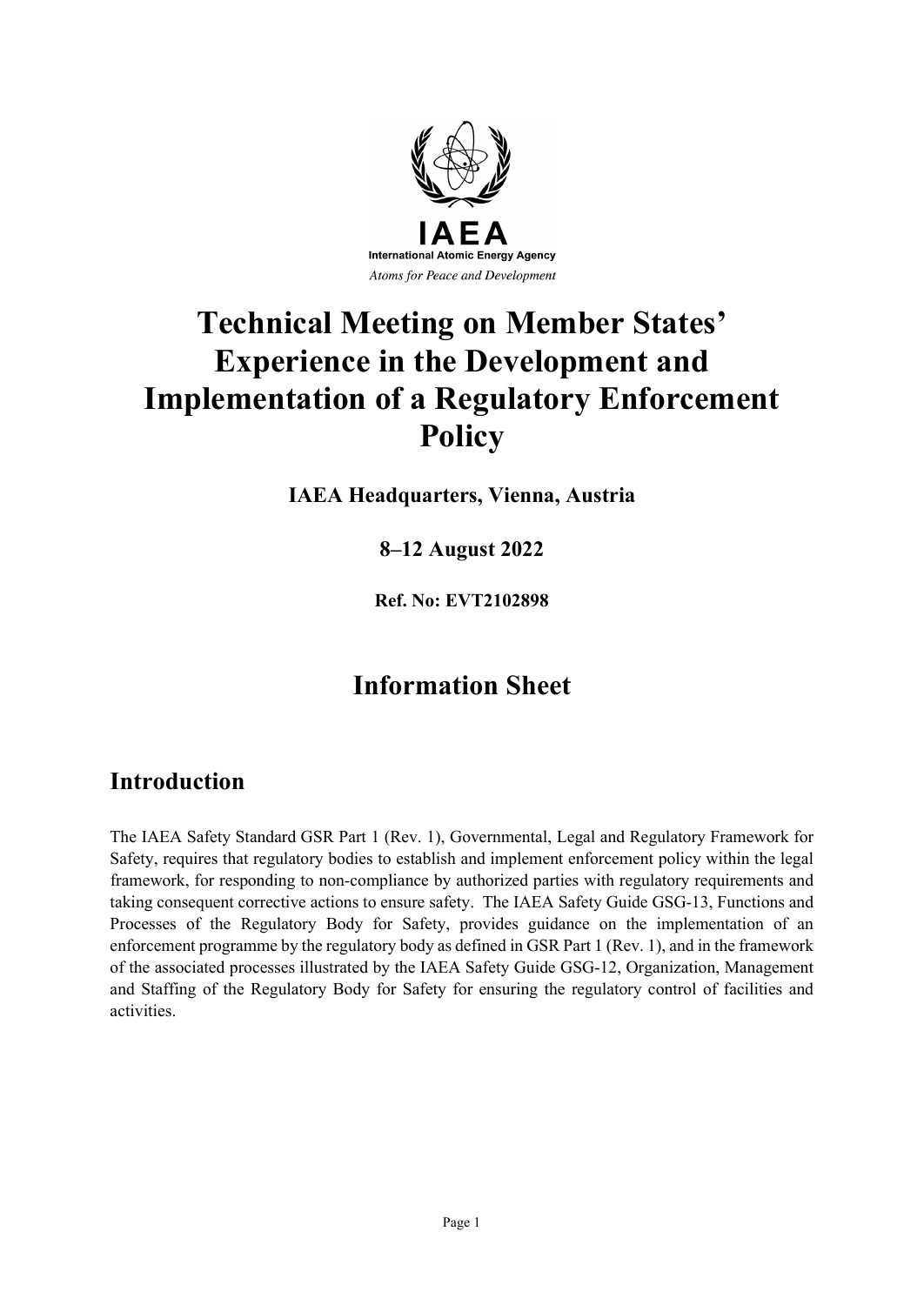Development and Implementation of Regulatory Enforcement Policy requires a structured approach and important considerations such as:

- Use of a graded approach during development and implementation
- General principles of enforcement policy such as complexity and regulatory approach
- Legal provisions, associated regulatory requirements, roles and responsibilities of regulatory staff and coordination with other organizations
- − Enforcement Process

Enforcement discretion for special circumstances, assessment of effectiveness, revision, updating and training

Regulatory enforcement is one of the important aspects in the regulatory oversight of authorized facilities and activities, used for ensuring compliance by the authorized party to the applicable regulatory requirements stipulated in the regulations, licence conditions or specifically imposed in response to international experience feedback from events, accidents at other nuclear installations. Enforcement policies and programs of the regulatory bodies are developed in line with the legal provisions in the law. When an authorized party does not fully comply with their licensed conditions or regulatory requirements, enforcement actions may be warranted, using a graded approach, to ensure that the party regains compliance and prevents the recurrence of the non-compliance. Feedback from the member states through Integrated Regulatory Review Service (IRRS) peer review missions, regulatory effectiveness conferences, and other international, national and regional IAEA activities have identified the need for development and implementation of an effective enforcement policy by the regulatory bodies, that complies with the IAEA safety standards.

IAEA is currently working on the development of Technical Document (TECDOC) on Handbook for Developing and Implementing a Regulatory Enforcement Policy by taking into account relevant IAEA safety Standards and good practices from the IAEA member states in this regard.

The objective of this publication is to provide regulatory bodies with guidance for developing and implementing enforcement policies, programmes and processes in line with the IAEA safety standards and practical guidance from some of the regulatory bodies with relevant experience of development and implementation of regulatory enforcement documents. Using the information in this publication will enhance the competence of regulatory bodies in taking enforcement decisions by enhancing regulatory effectiveness, efficiency, consistency and predictability. The handbook also guides about training on enforcement and methods how to use a graded approach evaluation of the significance of inspection findings and apply the appropriate enforcement.

### **Objectives**

The purpose of technical meeting is to present and discuss the current version of TECDOC on the "Handbook for Developing and Implementing a Regulatory Enforcement Policy" and gather Member States comments. In addition, the meeting will also provide a platform for Member States to share good practices and challenges faced during development and implement of Regulatory Enforcement Policy.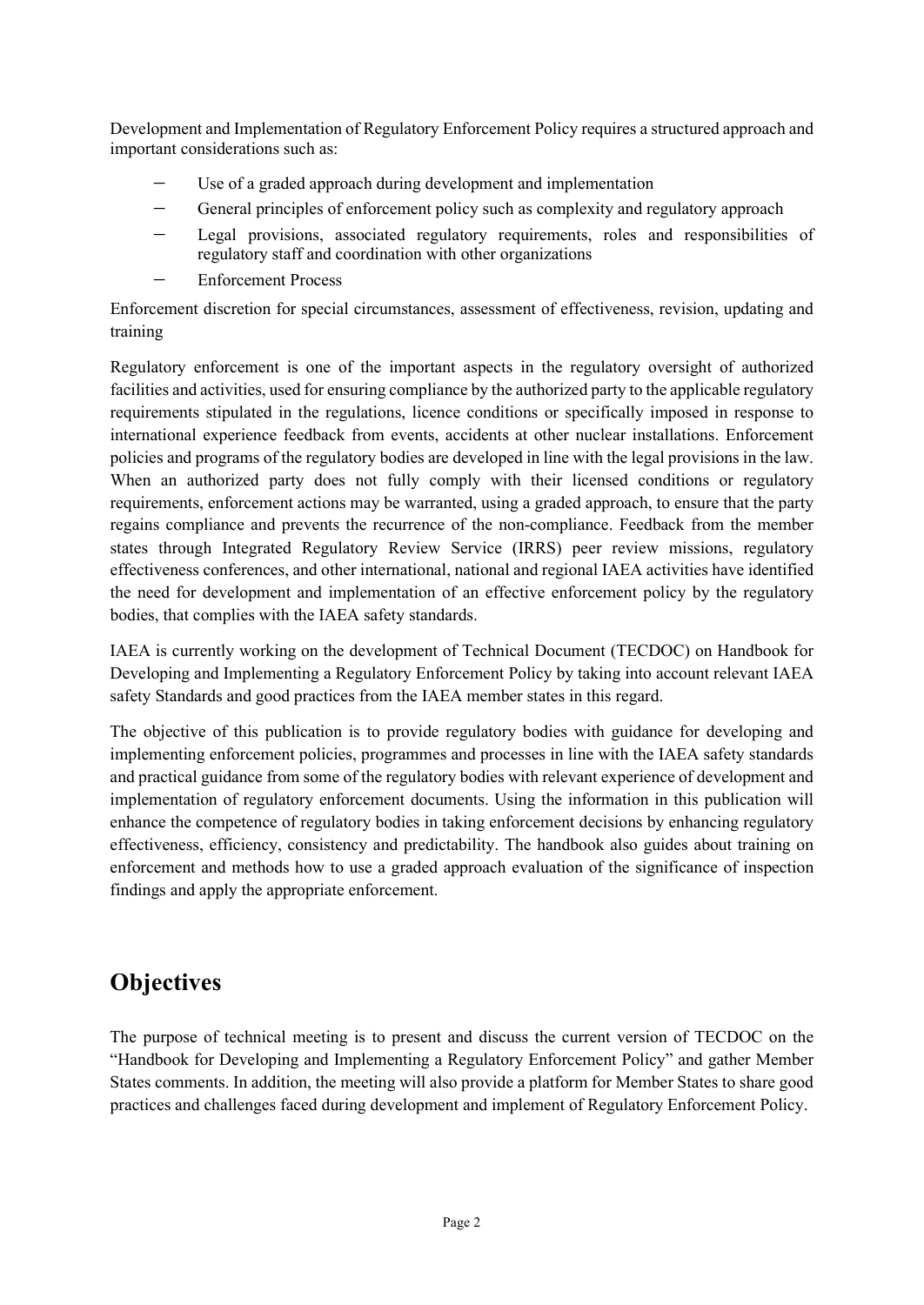## **Expected Outputs**

It is expected that the meeting will provide an opportunity to discuss and further improve the TECDOC under development and in the light of good practices and challenged faced by Member States during development and implementation of the Regulatory Enforcement Policy. Through this meeting, Member States will acquire an enhanced understanding of good practices adopted by other MS, anticipated challenges and measures against the challenges.

### **Target Audience**

The meeting is open to participants from Member States who have experience in the regulatory oversight of nuclear and radiation safety as well as from those embarking and have progressed far enough to be able to contribute to and benefit from the meeting. It is anticipated that the primary attendees shall be from regulatory bodies. Participants are expected to be technical staff who have been actively involved in the regulatory oversight of various areas of nuclear and/or radiation safety. They should be capable of describing and discussing their experiences as well as the challenges related to development and implementation of Regulatory Enforcement Policy in detail.

Each MS will have to deliver one presentation covering the subject matter of the TECDOC. Participants should have a sufficient working knowledge of English to enable them to actively contribute to the deliberations of the event.

### **Working Language(s)**

English

## **Topics**

The following topics will be covered at the meeting

- 1. Background and the development of the TECDOC
- 2. Relevant IAEA Safety Standards and Guidance for Enforcement
- 3. General Principles of Enforcement Policy
	- a) Principles of Regulatory Enforcement
	- b) Complexity of Enforcement Policies
	- c) Regulatory Approach
- 4. Structure and Development of a Regulatory Enforcement Policy
	- a) Applicability and Scope
	- b) The Legal and Regulatory Framework
	- c) Roles and Responsibilities of Regulatory Body Staff and Management
	- d) Coordination with other Agencies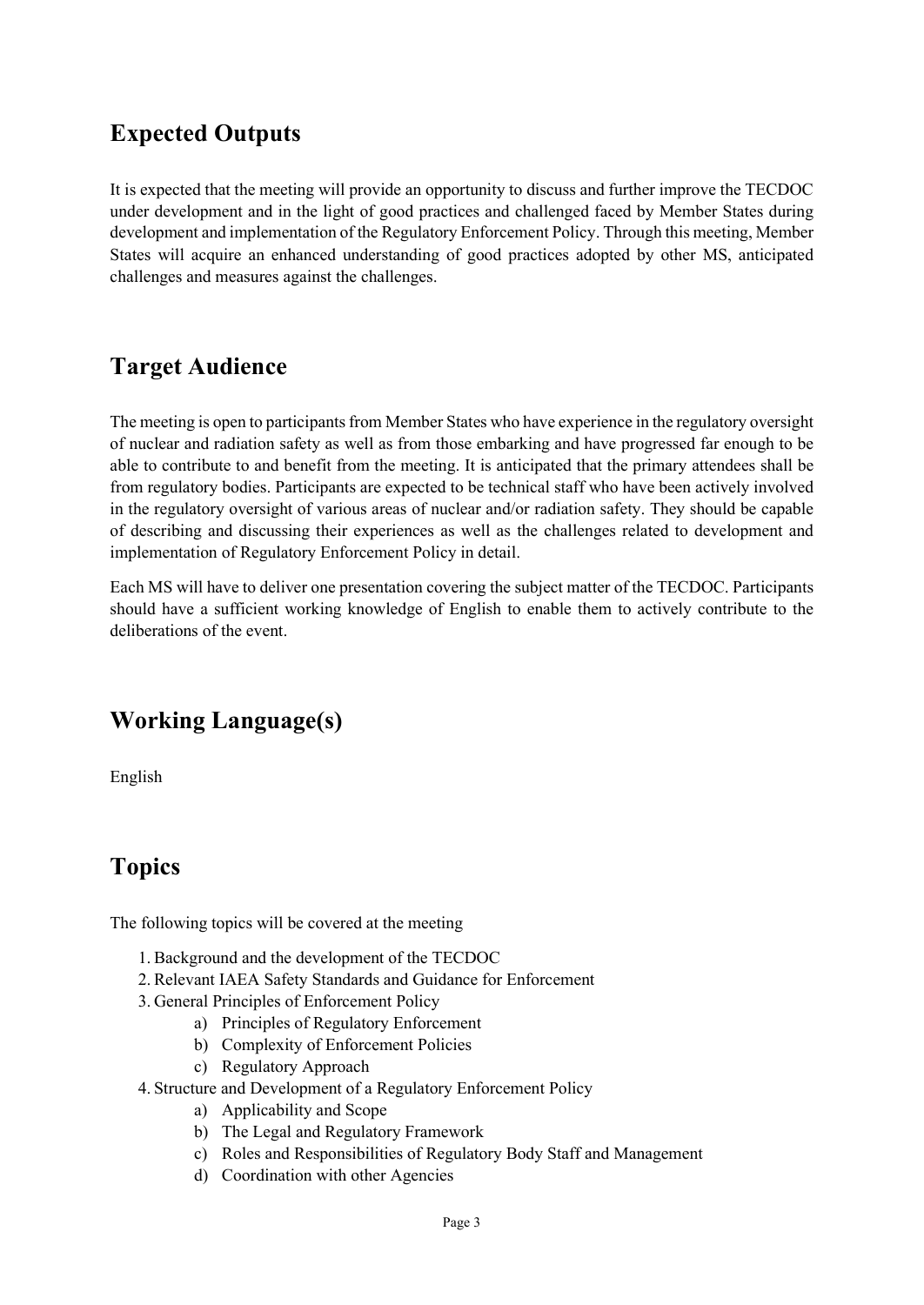- 5. Enforcement Process
- 6. Other Considerations
	- a) Enforcement Discretion for Special Circumstances
	- b) Records of Enforcement
	- c) Assessment of the Effectiveness of the Enforcement Programme
	- d) Training of Staff
- 7. Generic challenges and approaches
- 8. Country specific presentations

### **Participation and Registration**

All persons wishing to participate in the event have to be designated by an IAEA Member State or should be members of organizations that have been invited to attend.

In order to be designated by an IAEA Member State, participants are requested to send the **Participation Form (Form A)** to their competent national authority (e.g. Ministry of Foreign Affairs, Permanent Mission to the IAEA or National Atomic Energy Authority) for onward transmission to the IAEA by **31 May 2022**. Participants who are members of an organization invited to attend are requested to send the **Participation Form (Form A)** through their organization to the IAEA by above deadline.

Selected participants will be informed in due course on the procedures to be followed with regard to administrative and technical matters.

Participants are hereby informed that the personal data they submit will be processed in line with the [Agency's Personal Data and Privacy Policy](https://www.iaea.org/about/privacy-policy) and is collected solely for the purpose(s) of reviewing and assessing the application and to complete logistical arrangements where required. Further information can be found in the [Data Processing Notice](https://nucleus.iaea.org/sites/intouchplushelp/Documents/itp_dpn.pdf) concerning IAEA InTouch+ platform.

### **Papers and Presentations**

The IAEA encourages participants to give presentations (lasting around 15 minutes) to share good practices and challenges faced during development and implement of Regulatory Enforcement Policy specifically covering the topics listed below:

- Legal Framework and Regulatory approach including appeal process
- Roles, Responsibilities and Authorities
- Training of inspectors
- Graded approach
- Significance determination of violations and non-compliances
- Enforcement Discretion
- Corrective actions and Regulatory follow-up
- Coordination with other agencies
- Communications with the Authorized Party and Interested Parties

Participants who wish to give presentations are requested to submit an abstract of their work. The abstract will be reviewed as part of the selection process for presentations. The abstract should be in A4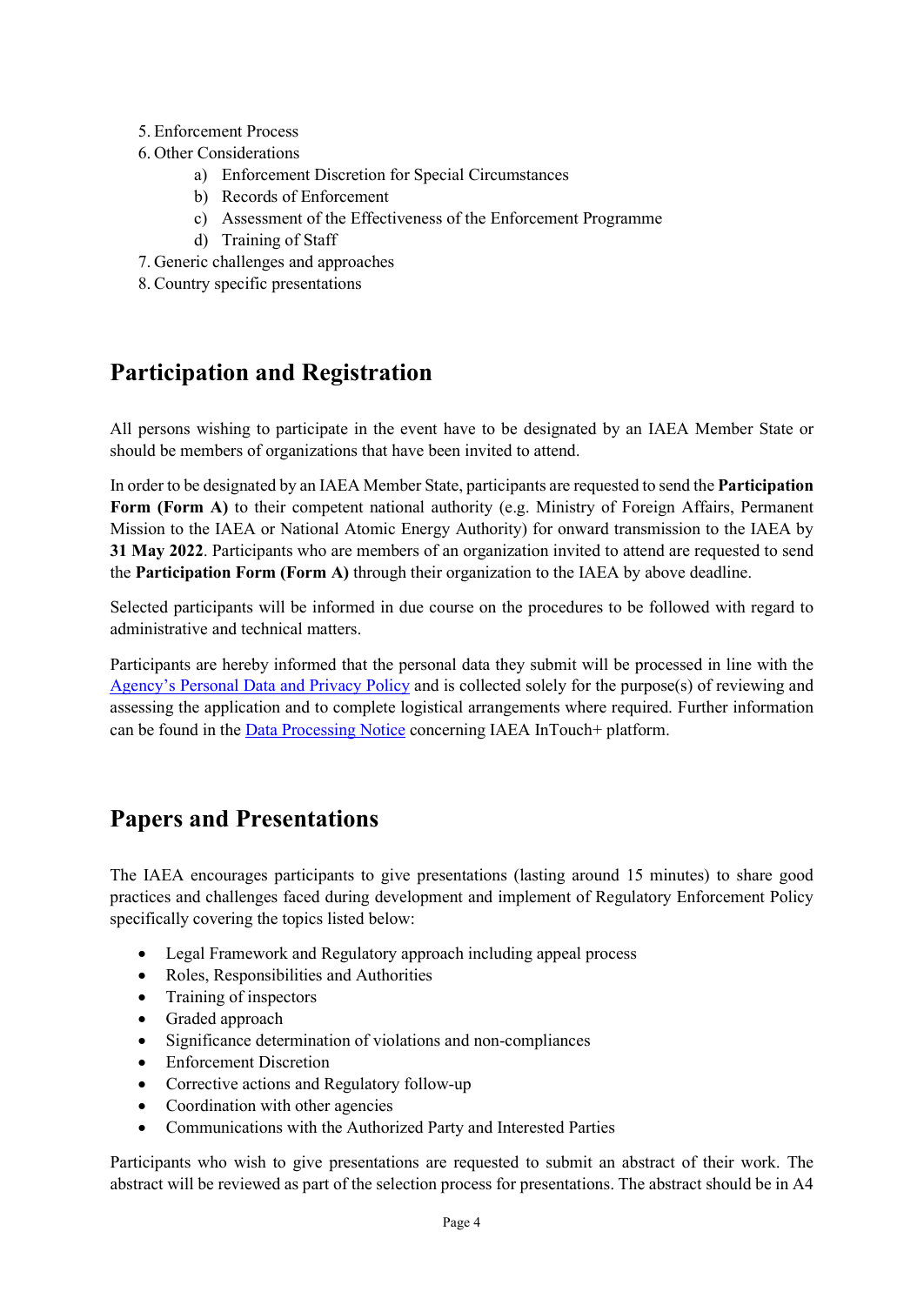page format, should extend to no more than five pages (including figures and tables) and should not exceed 2000 words. It should be sent electronically to Mr Zia Hussain Shah, the Scientific Secretary of the event (see contact details in below Visas Section), not later than **17 June 2022**. Authors will be notified of the acceptance of their proposed presentations by **1 July 2022**.

In addition, participants have to submit the abstract together with the **Participation Form (Form A)** to their competent national authority (e.g. Ministry of Foreign Affairs, Permanent Mission to the IAEA or National Atomic Energy Authority) or their organization for onward transmission to the IAEA not later than **17 June 2022**.

**Important:** Contributors of materials to be included in the expected TECDOC are required to assign all copyrights or publishing rights to the IAEA. The authors should make sure that the files do not include copyrighted fonts or other impediments for reproduction.

The abstract should be sent in Microsoft Word format and according to the following instructions:

- 1. Page size: A4 (21 cm by 29.7 cm) vertical orientation
- 2. Margins: 25 mm all around
- 3. Layout:
	- Title: single-spaced, 14-point size, Times New Roman (TNR) font, bold
	- Authors: single-spaced, 12-point size, TNR font
	- Affiliation: single-spaced, 12-point size, TNR font, italics
	- Text: 1.5 spaced, 12-point size, TNR font
	- Length: no more than five pages

#### **Presentation Submission**

Successful participants will be informed that their presentations have been accepted by **1 July 2022**. They will then be requested to prepare and submit their presentations in Microsoft PowerPoint or PDF format by **15 July 2022**.

### **Additional Information**

Summary of Deadlines and Key Dates

- − **31 May 2022:** Submission of requests to the IAEA for participation.
- − **20 June 2022:** Participants are informed of the acceptance of their designations.
- − **15 July 2022:** Selected participants submit their presentations and contributions.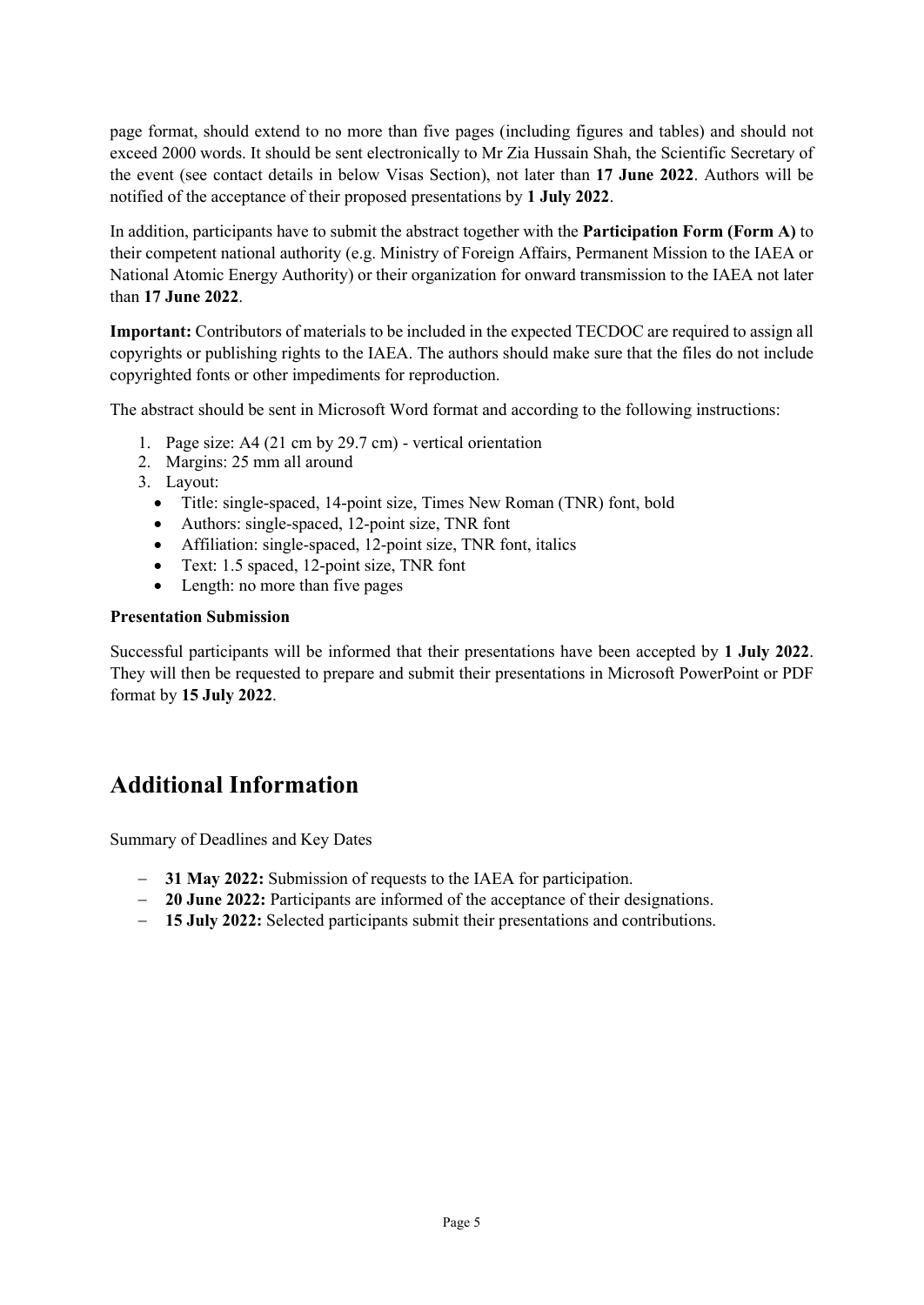### **IAEA Contacts**

#### **Scientific Secretaries:**

#### **Mr Zia Hussain Shah**

Division of Nuclear Installation Safety Department of Nuclear Safety and Security International Atomic Energy Agency Vienna International Centre PO Box 100 1400 VIENNA **AUSTRIA** 

Tel.: +43-1-2600-22034 Email: [Z.H.Shah@iaea.org](mailto:Z.H.Shah@iaea.org)

#### **Mr Ronald Pacheco Jimenez**

Division of Radiation, Transport and Waste Safety Department of Nuclear Safety and Security International Atomic Energy Agency Vienna International Centre PO Box 100 1400 VIENNA AUSTRIA

Tel.: +43-1-2600-26427 Email: [R.Pacheco.Jimenez@iaea.org](mailto:R.Pacheco.Jimenez@iaea.org)

#### **Administrative Secretary:**

#### **Mr Martyn O. Ubani**

Division of Nuclear Installation Safety Department of Nuclear Safety and Security International Atomic Energy Agency Vienna International Centre PO Box 100 1400 VIENNA AUSTRIA

Tel.: +43-1-2600-22544 Email: [M.Ubani@iaea.org](mailto:M.Ubani@iaea.org)

Subsequent correspondence on scientific matters should be sent to the Scientific Secretaries and correspondence on other matters related to the event to the Administrative Secretary.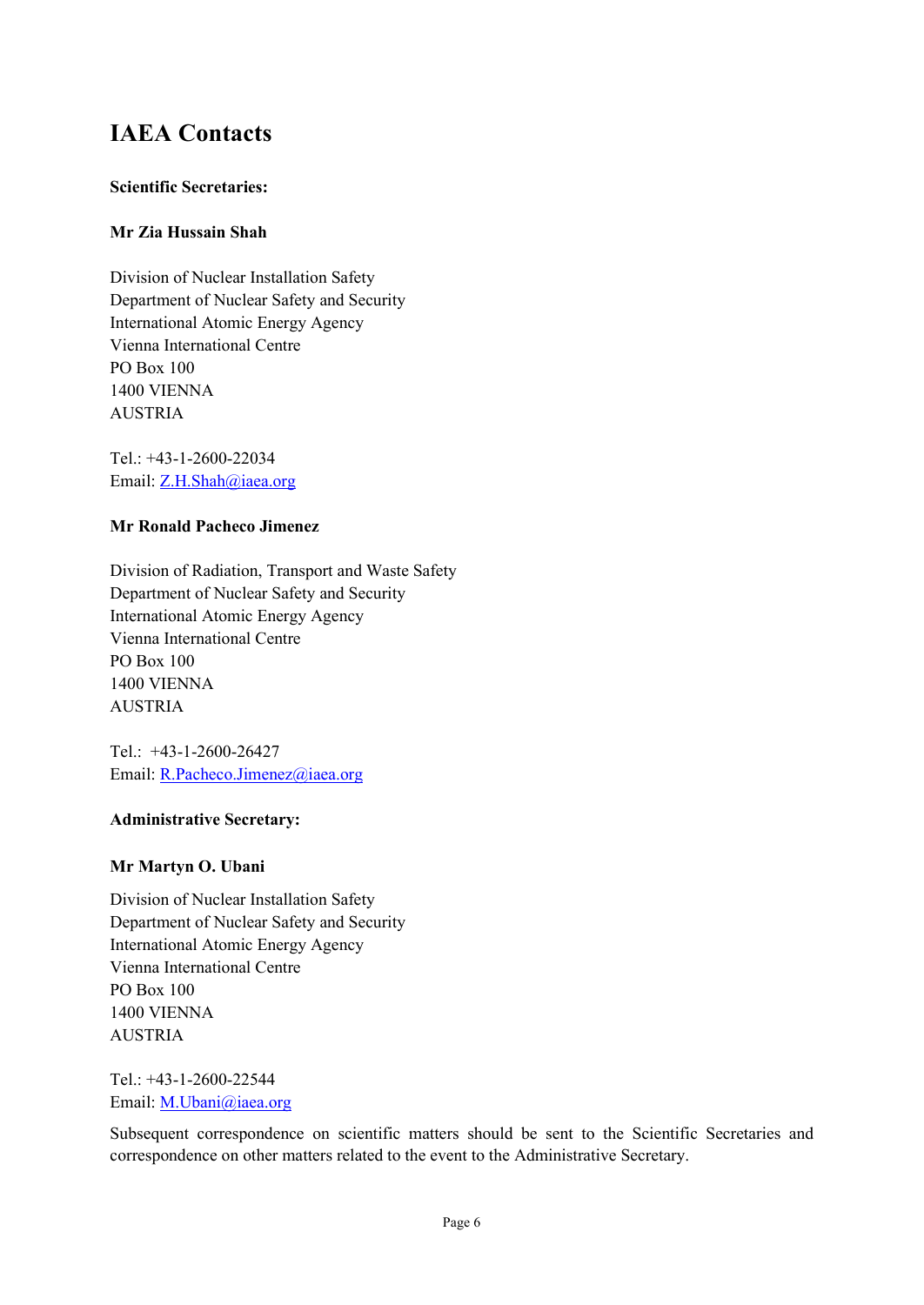

## **Participation Form**

### **Technical Meeting on Member States' Experience in the Development and Implementation of a Regulatory Enforcement Policy**

#### **IAEA Headquarters, Vienna, Austria**

#### **8–12 August 2022**

To be completed by the participant and sent to the competent national authority (e.g. Ministry of Foreign Affairs, Permanent Mission to the IAEA, or National Atomic Energy Authority) of his/her country for subsequent transmission to the International Atomic Energy Agency (IAEA) either by email to[: Official.Mail@iaea.org](mailto:official.mail@iaea.org) or by fax to: +43 1 26007 (no hard copies needed). Please also send a copy by email to the Scientific Secretary  $Z.H.Shah@i$ aea.org and to the Administrative Secretary M.Ubani $@i$ aea.org.

Participants who are members of an invited organization can submit this form to their organization for subsequent transmission to the IAEA.

# **Deadline for receipt by IAEA through official channels: 31 May 2022**

| Family name(s): (same as in passport)               | First name(s): (same as in passport)                                                    |    | Mr/Ms |
|-----------------------------------------------------|-----------------------------------------------------------------------------------------|----|-------|
|                                                     |                                                                                         |    |       |
| Institution:                                        |                                                                                         |    |       |
|                                                     |                                                                                         |    |       |
| Full address:                                       |                                                                                         |    |       |
|                                                     |                                                                                         |    |       |
|                                                     |                                                                                         |    |       |
| Tel. (Fax):                                         |                                                                                         |    |       |
|                                                     |                                                                                         |    |       |
| Email:                                              |                                                                                         |    |       |
| Nationality:                                        |                                                                                         |    |       |
|                                                     | Representing following Member State/non-Member<br>State/entity or invited organization: |    |       |
|                                                     |                                                                                         |    |       |
| If/as applicable:                                   |                                                                                         |    |       |
| Do you intend to submit a paper?                    | Yes                                                                                     | No |       |
| Would you prefer to present your paper as a poster? | Yes                                                                                     | No |       |
| Title:                                              |                                                                                         |    |       |
|                                                     |                                                                                         |    |       |
|                                                     |                                                                                         |    |       |

Participants are hereby informed that the personal data they submit will be processed in line with the [Agency's Personal Data and Privacy Policy](https://www.iaea.org/about/privacy-policy) and is collected solely for the purpose(s) of reviewing and assessing the application and to complete logistical arrangements where required. Further information can be found in the **Data Processing Notice** concerning IAEA InTouch+ platform.